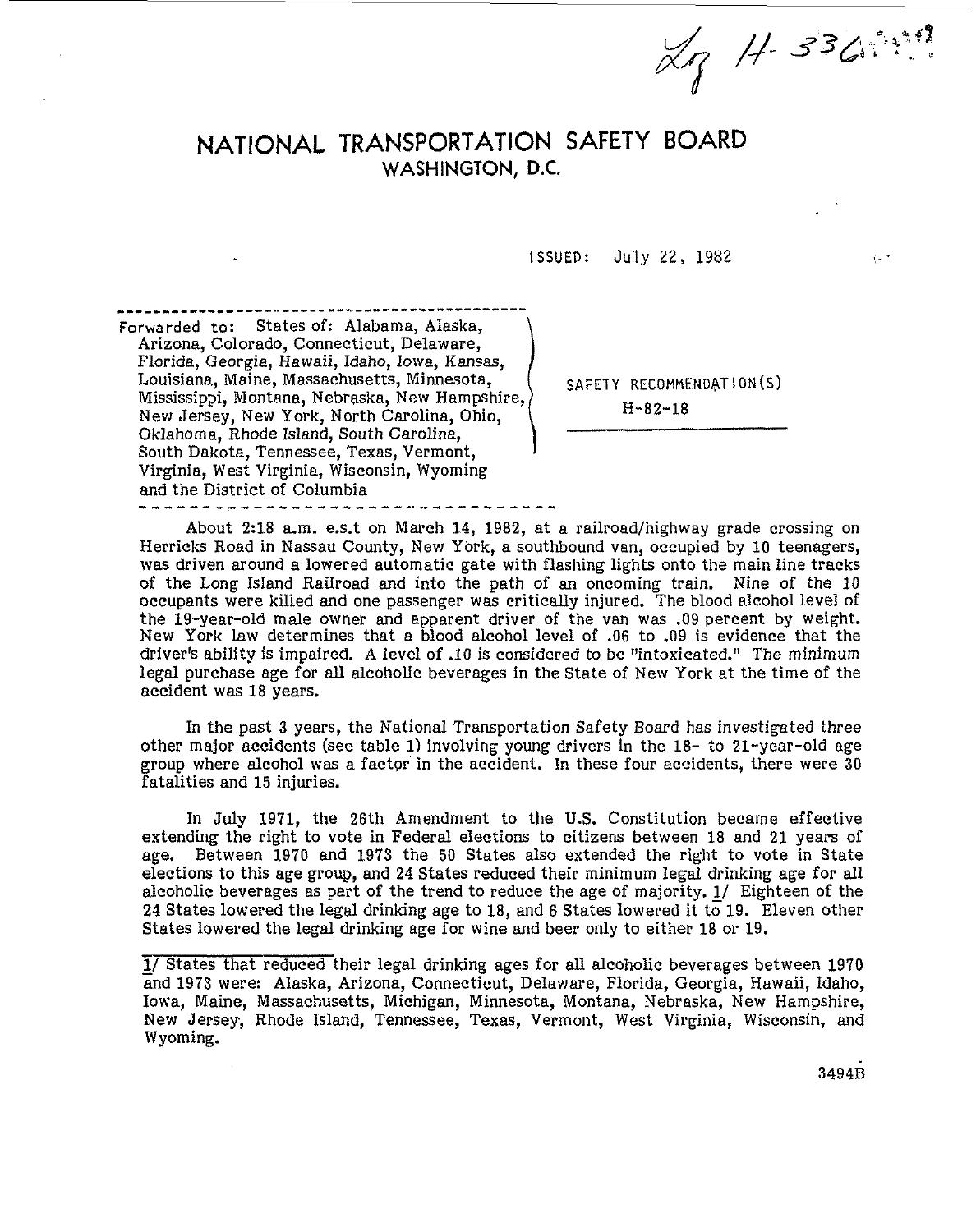| L9.<br>rge<br>I |  |  |
|-----------------|--|--|
|-----------------|--|--|

## TABLE 1--RECENT MAJOR HIGHWAY ACCIDENTS<br>INVESTIGATED BY SAFETY BOARD<br>INVOLVING 18-TO 21-YEAR-OLD DRIVERS

 $\ddot{\phantom{0}}$ 

|                                                                           | * 18 (Beer & Wine)   |                       |                                |                               |
|---------------------------------------------------------------------------|----------------------|-----------------------|--------------------------------|-------------------------------|
| age in the State at the<br>Minimum legal drinking<br>time of the accident | 21 other             | $\frac{8}{11}$        | $21$ other<br>**18 (3.2% beer) | $\frac{8}{1}$                 |
| Driver's<br>Age                                                           |                      | $\mathbb{S}$          | 20                             | $\mathbf{a}$                  |
| accident<br>Time of                                                       | 9:15 p.m.            | 11:05 p.m.            | $12:45$ a.m.                   | 2:18a.m.                      |
| Persons<br>killed                                                         | $\Xi$                | 寸                     |                                | σ١<br>ï                       |
| driver<br>BAL of                                                          | (estimated)<br>0.135 | 0.12                  | 0.21                           | 0.09                          |
| accident<br>Date of                                                       | $04 - 23 - 79$       | $06 - 08 - 79$        | $02 - 23 - 80$                 | $03 - 14 - 82$                |
| NTSB<br>Report<br><u>No.</u><br>į                                         | $HAP - 79 - 6$       | $HAR-79-8$            | HAR-80-4                       | i                             |
| Location                                                                  | Maryland<br>Crofton, | New York,<br>New York | Oklahoma<br>Perry,             | New York<br>County,<br>Nassau |

\* Changed to 21 for all alcoholic beverages May 3, 1982.<br>\*\*Blood alcohol level resulted from the ingestion of<br>3.2% beer.

 $\langle \cdot \rangle^{\star}$ 

 $\mathbf{r}$ 

 $\bar{V}$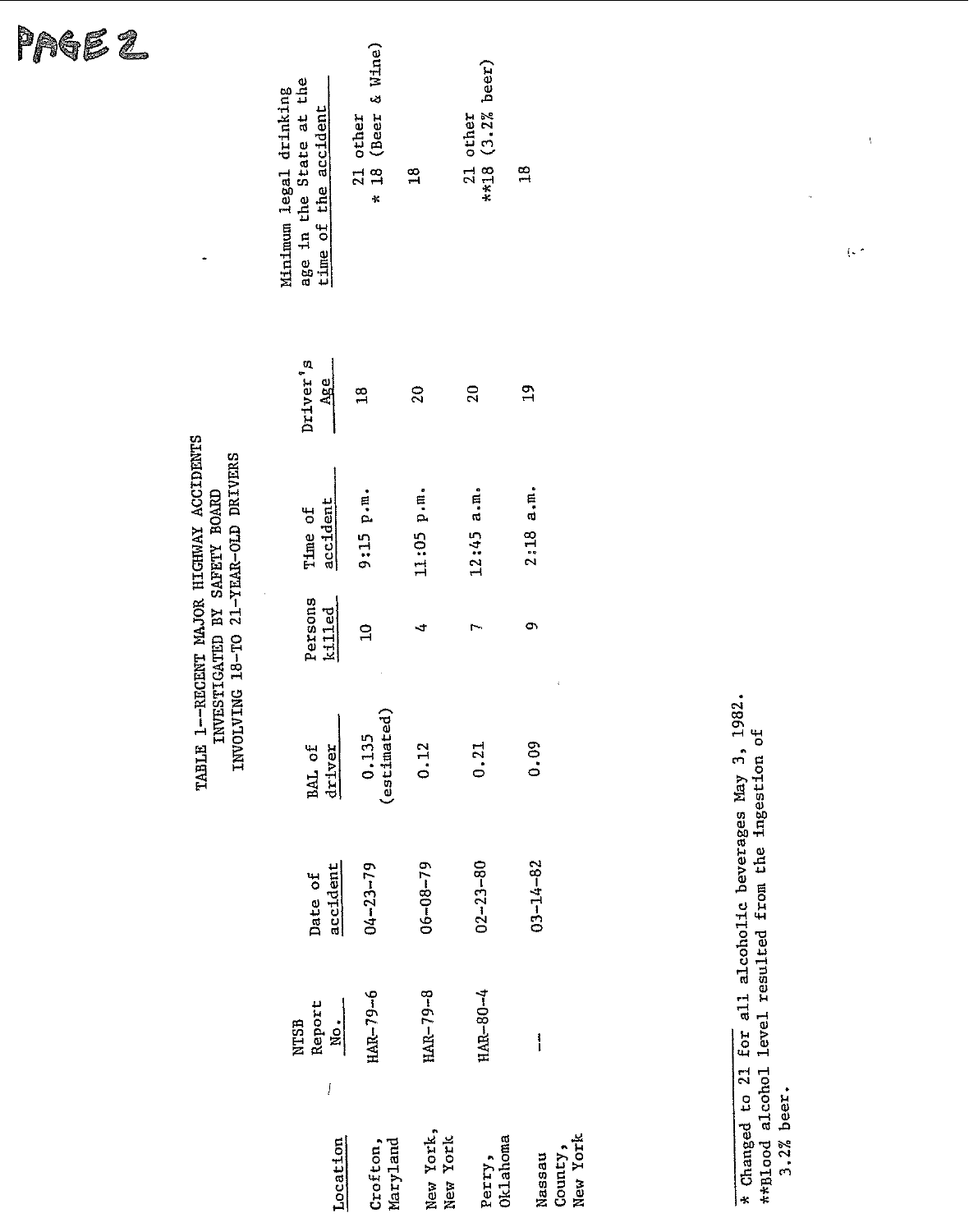Studies 2/ began to show that the lowered drinking age resulted in increased alcohol-relatgd traffic accidents among the **28-** to 21-year-old population, an age already overrepresented in accident statistics. As a result, at least 14 States have raised their minimum legal drinking age since 1976. 3/ (See table 2.) Currently, several other States have legislation pending to raise the legal minimum drinking age.

There have been numerous studies in States that have raised their minimum legal drinking age, showing a significant decrease in alcohol-involved accidents among drivers in the affected age group. For example, Michigan lowered its drinking age to 18 in January 1972 and raised it back to 21 in December 1978. A study that analyzed a random sample of 20 percent of all reported accidents in Michigan from January 1972 to December 1979 concluded:

> Controlling for trends, seasonally, and other patterns in the frequency bf police-reported "had been drinking" (HBD) crash involvement among 18-20 year old drivers, an [annual] reduction of 31 percent occurred in the first 12 months after the drinking age was raised from 18 to 21 in December of 1978.

> To control for potential unreliability in police-reported alcohol-involvement, a "three factor surrogate" 4/ measure of alcohol-related crash involvement is also used. Analyses of late-night, single-vehicle crashes with a male driver, of which a majority have been consistently identified as involving a drinking driver, reveal a statistically significant reduction of 18 percent among drivers aged 18-20 after the higher legal drinking age was implemented."  $5/$

In another study, made after Illinois raised its minimum legal drinking age in January 1980 from age 19 to 21 years, data for single-vehicle, nighttime, male driver involvements occurring between 8 p.m. and 3 a.m. were used as a surrogate for alcohol-involved accidents. *6/* This study comparing 1980 to 1979 accident data, concluded that raising the-legal drinking age law was effective in reducing the single-vehicle, nighttime, male driver involvement for drivers aged 19 and 20. For 1980, the percentage of reduction attributable to the law change was 8.8 percent.

The Michigan and Illinois studies looked at **all** accidents--fatal, injury, and property damage. Another study, ?/ using data from the Fatal Accident Records System (FARS) of

 $\sqrt{2}$  ,  $\sqrt{2}$ 

 $\hat{\xi}_{\rm in}$   $\hat{\sigma}$ 

<sup>-</sup> **2/** Douglass, R. L., Filkins, L.D., Clark, F.A. "The Effect of Lower Legal Drinking Ages on Youth Crash Involvement," prepared for National Highway Traffic Safety Administration by Highway Safety Research Institute, June 1974.

<sup>3/</sup> States that raised their legal drinking ages after 1976 include: Connecticut, Illinois, Iowa, Maine, Maryland, Massachusetts, Michigan, Minnesota, Montana, Nebraska, New Hampshire, New York, New Jersey, and Tennessee.

<sup>- 4/</sup> Surrogate measures for alcohol involvement are typically used since blood alcohol level reporting for driver accident involvement is often incomplete.

<sup>5/</sup> Wagenaar, Alexander Clarence, The Minimum Legal Drinking Age: A Times-Series Impact Evaluation, Dissertation, University of Michigan, 1980, p. 148.

<sup>-</sup> *6/* "Impact Analysis of the Raised Legal Drinking Age in Illinois" Delmas Maxwell, National Highway Traffic Safety Administration, December 1981.

<sup>7/</sup> Williams, Allan F., et al., Insurance Institute for Highway Safety, "The Effect of Raising the Legal Minimum Drinking Age in Fatal Crash Involvement," Journal of Legal Studies, September 1981.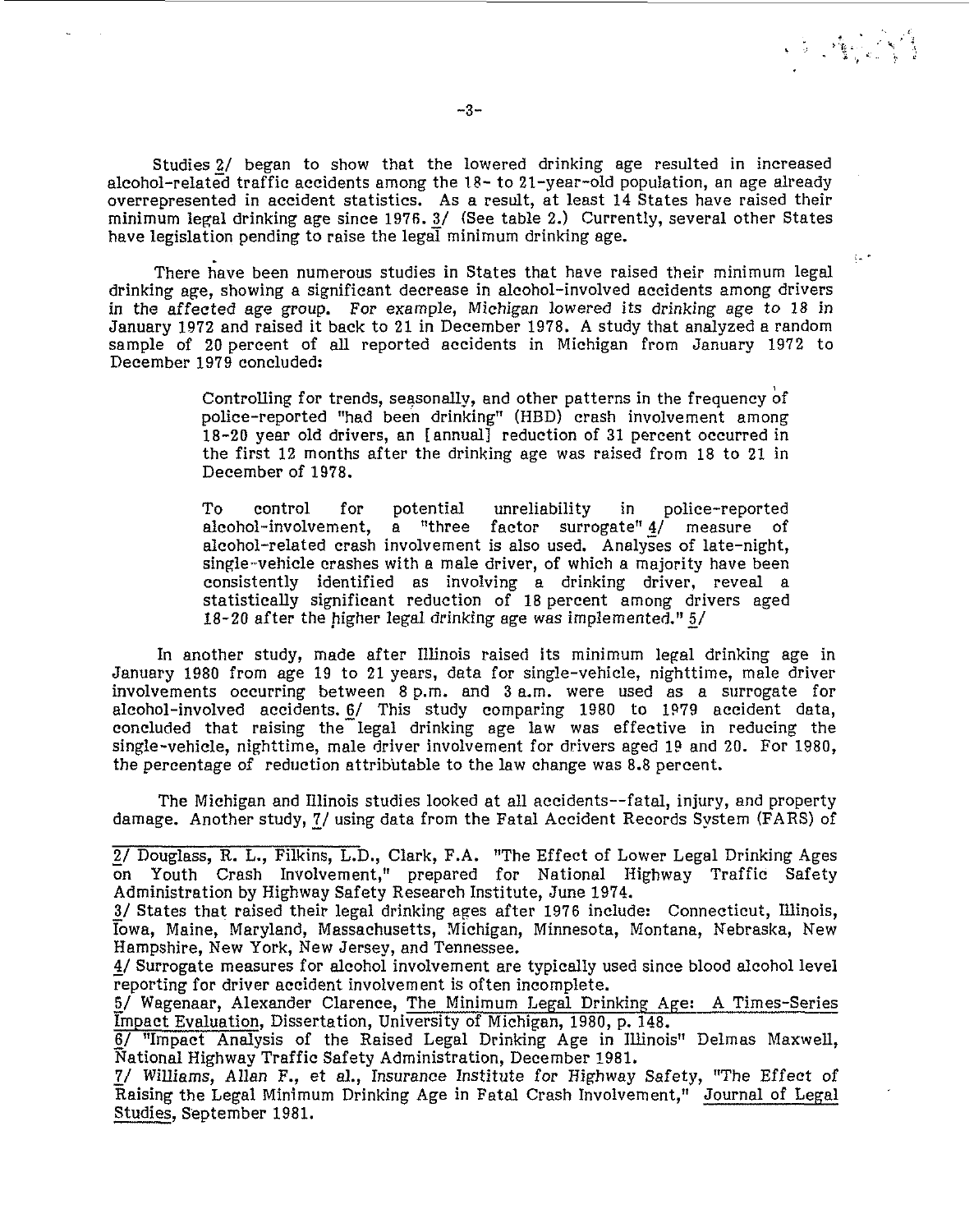| Page                                                                                 |              |                                                                                                                                                                                                                                                                                                                                   | ī.,                                                                                                                                                                                                |
|--------------------------------------------------------------------------------------|--------------|-----------------------------------------------------------------------------------------------------------------------------------------------------------------------------------------------------------------------------------------------------------------------------------------------------------------------------------|----------------------------------------------------------------------------------------------------------------------------------------------------------------------------------------------------|
| $\bullet$                                                                            | 18/21        | (1935)<br>North Carolina (1935)<br>South Dakota (1972)<br>Mississippi (1966)<br>Columbia (1934)<br>(1981)<br>Oklahoma (1976)<br>(1945)<br>South Carolina<br>Kansas (1949)<br>(1935)<br>$\sigma$ £<br>****Virginia<br>Colorado<br>District<br>Oh1o<br>***<br>$*$<br>$\ast$<br>$\ast$<br>¥<br>¥<br>$\ast$<br>x<br>፠                 | {− *                                                                                                                                                                                               |
| FIFTY STATES AND THE DISTRICT OF COLUMBIA<br>DRINKING/PURCHASE AGES AND DATE OF LAST | 21           | (1935)<br>(1936)<br>(1934)<br>(1934)<br>California (1933)<br>(1945)<br>(1938)<br>(1925)<br>(1978)<br>(1980)<br>(1982)<br>(1934)<br>Pennsylvania<br>Nevada (1933)<br>North Dakota<br>Oregon $(1933)$<br>Utah (1935)<br>Washington<br>New Mexico<br>Illinois<br>Michigan<br>Arkansas<br>Missouri<br>Kentucky<br>Maryland<br>Indiana |                                                                                                                                                                                                    |
|                                                                                      | 20           | (1979)<br>ssachusetts (1979)<br>(1981)<br>Nebraska (1980)<br>Delaware (1972)<br>New Hampshire<br>Rhode Island<br>Maine (1977)<br>$\mathbf{t}$<br>£                                                                                                                                                                                | stilled Spirits)<br>Sale of Beer)<br>$\&$ D <sub>1</sub> :                                                                                                                                         |
| MINIMUM LEGAL<br>CHANGE FOR THE<br>LEGISLATIVE<br>TABLE 2.                           | $\mathbf{a}$ | Connecticut (1982)<br>(1980)<br>Tennessee (1979)<br>Minnesota (1976)<br>New York (1982)<br>Wyoming (1973)<br>Montana (1979)<br>(1972)<br>(1980)<br>(1980)<br>(1970)<br>(1979)<br>Texas (1981)<br>Idaho (1972)<br>Lowa (1978)<br>New Jersey<br>Georgia<br>Florida<br>Arizona<br>Alabama<br>Alaska                                  | 21 (Over 3.2% Beer, Wine & Distilled Spirits)<br>of Beer), 19 (Off Premises<br>& Table Wine), 21 (Fortified Wine<br>(Beer & Wine), 21 (Distilled Spirits)<br>(On Premises Sale of Beer), 19 (Off P |
|                                                                                      | 18           | West Virginia (1980)<br>(1972)<br>Louisiana (1948)<br>Vermont (1971)<br>Hawaii (1972)<br>Wisconsin                                                                                                                                                                                                                                | (Wine & Distilled Spirits)<br>$(3.2%$ Beer),<br>(Beer<br>$18\,$<br>18<br>21<br>18<br>18<br>п.<br>****<br>***<br>$\ddot{\ast}$<br>*                                                                 |